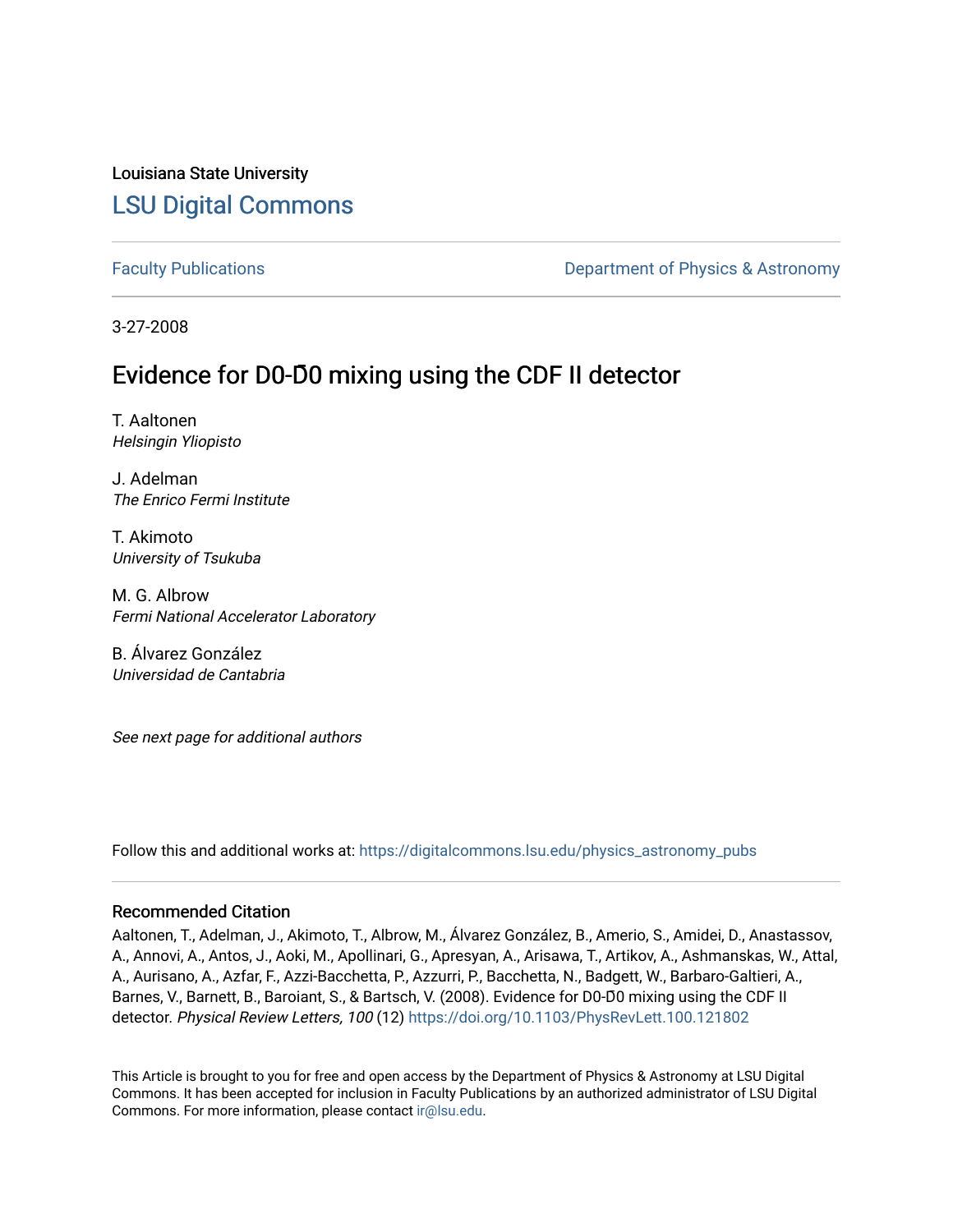#### Authors

T. Aaltonen, J. Adelman, T. Akimoto, M. G. Albrow, B. Álvarez González, S. Amerio, D. Amidei, A. Anastassov, A. Annovi, J. Antos, M. Aoki, G. Apollinari, A. Apresyan, T. Arisawa, A. Artikov, W. Ashmanskas, A. Attal, A. Aurisano, F. Azfar, P. Azzi-Bacchetta, P. Azzurri, N. Bacchetta, W. Badgett, A. Barbaro-Galtieri, V. E. Barnes, B. A. Barnett, S. Baroiant, and V. Bartsch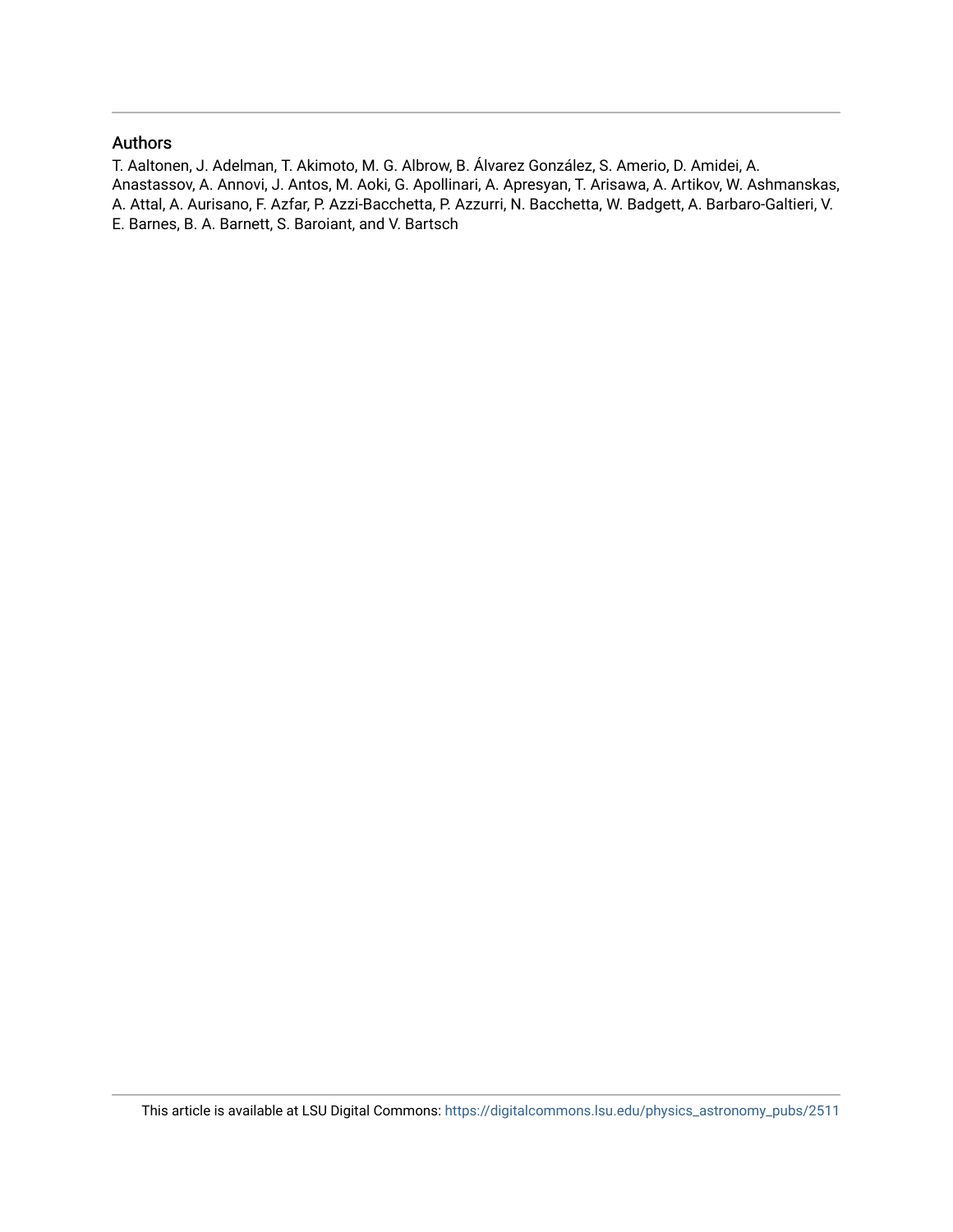### **Evidence for**  $D^0 - \overline{D}^0$  Mixing Using the CDF II Detector

<span id="page-2-9"></span><span id="page-2-8"></span><span id="page-2-7"></span><span id="page-2-6"></span><span id="page-2-5"></span><span id="page-2-4"></span><span id="page-2-3"></span><span id="page-2-2"></span><span id="page-2-1"></span><span id="page-2-0"></span>T. Aaltonen,<sup>23</sup> J. Adelman,<sup>13</sup> T. Akimoto,<sup>54</sup> M. G. Albrow,<sup>17</sup> B. Álvarez González,<sup>11</sup> S. Amerio,<sup>42</sup> D. Amidei,<sup>34</sup> A. Anastassov,<sup>51</sup> A. Annovi,<sup>19</sup> J. Antos,<sup>14</sup> M. Aoki,<sup>24</sup> G. Apollinari,<sup>17</sup> A. Apresyan,<sup>47</sup> T. Arisawa,<sup>56</sup> A. Artikov,<sup>15</sup> W. Ashmanskas,<sup>17</sup> A. Attal,<sup>3</sup> A. Aurisano,<sup>52</sup> F. Azfar,<sup>41</sup> P. Azzi-Bacchetta,<sup>42</sup> P. Azzurri,<sup>45</sup> N. Bacchetta,<sup>42</sup> W. Badgett,<sup>17</sup> A. Barbaro-Galtieri,<sup>28</sup> V. E. Barnes,<sup>47</sup> B. A. Barnett,<sup>25</sup> S. Baroiant,<sup>7</sup> V. Bartsch,<sup>30</sup> G. Bauer,<sup>32</sup> P.-H. Beauchemin,<sup>33</sup> F. Bedeschi,<sup>45</sup> P. Bednar,<sup>14</sup> S. Behari,<sup>25</sup> G. Bellettini,<sup>45</sup> J. Bellinger,<sup>58</sup> A. Belloni,<sup>22</sup> D. Benjamin,<sup>16</sup> A. Beretvas,<sup>17</sup> J. Beringer,<sup>28</sup> T. Berry,<sup>29</sup> A. Bhatti,<sup>49</sup> M. Binkley,<sup>17</sup> D. Bisello,<sup>42</sup> I. Bizjak,<sup>30</sup> R. E. Blair,<sup>2</sup> C. Blocker,<sup>6</sup> B. Blumenfeld,<sup>25</sup> A. Bocci,<sup>16</sup> A. Bodek,<sup>48</sup> V. Boisvert,<sup>48</sup> G. Bolla,<sup>47</sup> A. Bolshov,<sup>32</sup> D. Bortoletto,<sup>47</sup> J. Boudreau,<sup>46</sup> A. Boveia,<sup>10</sup> B. Brau,<sup>10</sup> A. Bridgeman,<sup>24</sup> L. Brigliadori,<sup>5</sup> C. Bromberg,<sup>35</sup> E. Brubaker,<sup>13</sup> J. Budagov,<sup>15</sup> H. S. Budd,<sup>48</sup> S. Budd,<sup>24</sup> K. Burkett,<sup>17</sup> G. Bu[s](#page-8-0)etto,<sup>42</sup> P. Bussey,<sup>21</sup> A. Buzatu,<sup>33</sup> K. L. Byrum,<sup>2</sup> S. Cabrera,<sup>16,s</sup> M. Campanelli,<sup>35</sup> M. Campbell,<sup>34</sup> F. Canelli,<sup>17</sup> A. Canepa,<sup>44</sup> D. Carlsmith,<sup>58</sup> R. Carosi,<sup>45</sup> S. Carrillo,<sup>18[,m](#page-8-1)</sup> S. Carron,<sup>33</sup> B. Casal,<sup>11</sup> M. Casarsa,<sup>17</sup> A. Castro,<sup>5</sup> P. Catastini,<sup>45</sup> D. Cauz,<sup>53</sup> M. Cavalli-Sforza,<sup>3</sup> A. Cerri,<sup>28</sup> L. Cerrito,<sup>30[,q](#page-8-2)</sup> S. H. Chang,<sup>27</sup> Y. C. Chen,<sup>1</sup> M. Chertok,<sup>7</sup> G. Chiarelli,<sup>45</sup> G. Chlachidze,<sup>17</sup> F. Chlebana,<sup>17</sup> K. Cho,<sup>27</sup> D. Chokheli,<sup>15</sup> J. P. Chou,<sup>22</sup> G. Choudalakis,<sup>32</sup> S. H. Chuang,<sup>51</sup> K. Chung,<sup>12</sup> W. H. Chung,<sup>58</sup> Y. S. Chung,<sup>48</sup> C. I. Ciobanu,<sup>24</sup> M. A. Ciocci,<sup>45</sup> A. Clark,<sup>20</sup> D. Clark,<sup>6</sup> G. Compostella,<sup>42</sup> M. E. Convery,<sup>17</sup> J. Conway,<[s](#page-8-0)up>7</sup> B. Cooper,<sup>30</sup> K. Copic,<sup>34</sup> M. Cordelli,<sup>19</sup> G. Cortiana,<sup>42</sup> F. Crescioli,<sup>45</sup> C. Cuenca Almenar,<sup>7,s</sup> J. Cuevas,<sup>11[,p](#page-8-3)</sup> R. Culbertson,<sup>17</sup> J. C. Cully,<sup>34</sup> D. Dagenhart,<sup>17</sup> M. Datta,<sup>17</sup> T. Davies,<sup>21</sup> P. de Barbaro,<sup>48</sup> S. De Cecco,<sup>50</sup> A. Deisher,<sup>28</sup> G. De Lentdecker,<sup>48[,e](#page-8-4)</sup> G. De Lorenzo,<sup>3</sup> M. Dell'Orso,<sup>45</sup> L. Demortier,<sup>49</sup> J. Deng,<sup>16</sup> M. Deninno,<sup>5</sup> D. De Pedis,<sup>50</sup> P. F. Derwent, <sup>17</sup> G. P. Di Giovanni, <sup>43</sup> C. Dionisi, <sup>50</sup> B. Di Ruzza, <sup>53</sup> J. R. Dittmann, <sup>4</sup> M. D'Onofrio, <sup>3</sup> S. Donati, <sup>45</sup> P. Dong, <sup>8</sup> J. Donini,<sup>42</sup> T. Dorigo,<sup>42</sup> S. Dube,<sup>51</sup> J. Efron,<sup>38</sup> R. Erbacher,<sup>7</sup> D. Errede,<sup>24</sup> S. Errede,<sup>24</sup> R. Eusebi,<sup>17</sup> H. C. Fang,<sup>28</sup> S. Farrington,<sup>29</sup> W. T. Fedorko,<sup>13</sup> R. G. Feild,<sup>59</sup> M. Feindt,<sup>26</sup> J. P. Fernandez,<sup>31</sup> C. Ferrazza,<sup>45</sup> R. Field,<sup>18</sup> G. Flanagan,<sup>47</sup> R. Forrest,<sup>7</sup> S. Forrester,<sup>7</sup> M. Franklin,<sup>22</sup> J. C. Freeman,<sup>28</sup> I. Furic,<sup>18</sup> M. Gallinaro,<sup>49</sup> J. Galyardt,<sup>12</sup> F. Garberson,<sup>10</sup> J. E. Garcia,<sup>45</sup> A. F. Garfinkel,<sup>47</sup> H. Ger[b](#page-8-5)erich,<sup>24</sup> D. Gerdes,<sup>34</sup> S. Giagu,<sup>50</sup> V. Giakoumopolou,<sup>45,b</sup> P. Giannetti,<sup>45</sup> K. Gi[b](#page-8-5)son,<sup>46</sup> J. L. Gimmell,<sup>48</sup> C. M. Ginsburg,<sup>17</sup> N. Giokaris,<sup>15,b</sup> M. Giordani,<sup>53</sup> P. Giromini,<sup>19</sup> M. Giunta,<sup>45</sup> V. Glagolev,<sup>15</sup> D. Glenzinski,<sup>17</sup> M. Gold,<sup>36</sup> N. Goldschmidt,<sup>18</sup> A. Golossanov,<sup>17</sup> G. Gomez,<sup>11</sup> G. Gomez-Ceballos,<sup>32</sup> M. Goncharov,<sup>52</sup> O. González,<sup>31</sup> I. Gorelov,<sup>36</sup> A. T. Goshaw,<sup>16</sup> K. Goulianos,<sup>49</sup> A. Gresele,<sup>42</sup> S. Grinstein,<sup>22</sup> C. Grosso-Pilcher,<sup>13</sup> R. C. Group,<sup>17</sup> U. Grundler,<sup>24</sup> J. Guimaraes da Costa,<sup>22</sup> Z. Gunay-Unalan,<sup>35</sup> C. Haber,<sup>28</sup> K. Hahn,<sup>32</sup> S. R. Hahn,<sup>17</sup> E. Halkiadakis,<sup>51</sup> A. Hamilton,<sup>20</sup> B.-Y. Han,<sup>48</sup> J. Y. Han,<sup>48</sup> R. Handler,<sup>58</sup> F. Happacher,<sup>19</sup> K. Hara,<sup>54</sup> D. Hare,<sup>51</sup> M. Hare,<sup>55</sup> S. Harper,<sup>41</sup> R. F. Harr,<sup>57</sup> R. M. Harris,<sup>17</sup> M. Hartz,<sup>46</sup> K. Hatakeyama,<sup>49</sup> J. Hauser,<sup>8</sup> C. Hays,<sup>41</sup> M. Heck,<sup>26</sup> A. Heijboer,<sup>44</sup> B. Heinemann,<sup>28</sup> J. Heinrich,<sup>44</sup> C. Henderson,<sup>32</sup> M. Herndon,<sup>58</sup> J. Heuser,<sup>26</sup> S. Hewamanage,<sup>4</sup> D. Hidas,<sup>16</sup> C. S. Hill,<sup>10[,d](#page-8-6)</sup> D. Hirschbuehl,<sup>26</sup> A. Hocker,<sup>17</sup> S. Hou,<sup>1</sup> M. Houlden,<sup>29</sup> S.-C. Hsu,<sup>9</sup> B. T. Huffman,<sup>41</sup> R. E. Hughes,<sup>38</sup> U. Husemann,<sup>59</sup> J. Huston,<sup>35</sup> J. Incandela,<sup>10</sup> G. Introzzi,<sup>45</sup> M. Iori,<sup>50</sup> A. Ivanov,<sup>7</sup> B. Iyutin,<sup>32</sup> E. James,<sup>17</sup> B. Jayatilaka,<sup>16</sup> D. Jeans,<sup>50</sup> E. J. Jeon,<sup>27</sup> S. Jindariani,<sup>18</sup> W. Johnson,<sup>7</sup> M. Jones,<sup>47</sup> K. K. Joo,<sup>27</sup> S. Y. Jun,<sup>12</sup> J. E. Jung,<sup>27</sup> T. R. Junk,<sup>24</sup> T. Kamon,<sup>52</sup> D. Kar, <sup>18</sup> P. E. Karchin, <sup>57</sup> Y. Kato, <sup>40</sup> R. Kephart, <sup>17</sup> U. Kerzel, <sup>26</sup> V. Khotilovich, <sup>52</sup> B. Kilminster, <sup>38</sup> D. H. Kim, <sup>27</sup> H. S. Kim,<sup>27</sup> J. E. Kim,<sup>27</sup> M. J. Kim,<sup>17</sup> S. B. Kim,<sup>27</sup> S. H. Kim,<sup>54</sup> Y. K. Kim,<sup>13</sup> N. Kimura,<sup>54</sup> L. Kirsch,<sup>6</sup> S. Klimenko,<sup>18</sup> M. Klute,<sup>32</sup> B. Knuteson,<sup>32</sup> B. R. Ko,<sup>16</sup> S. A. Koay,<sup>10</sup> K. Kondo,<sup>56</sup> D. J. Kong,<sup>27</sup> J. Konigsberg,<sup>18</sup> A. Korytov,<sup>18</sup> A. V. Kotwal, <sup>16</sup> J. Kraus, <sup>24</sup> M. Kreps, <sup>26</sup> J. Kroll, <sup>44</sup> N. Krumnack, <sup>4</sup> M. Kruse, <sup>16</sup> V. Krutelyov, <sup>10</sup> T. Kubo, <sup>54</sup> S. E. Kuhlmann, <sup>2</sup> T. Kuhr,<sup>26</sup> N. P. Kulkarni,<sup>57</sup> Y. Kusakabe,<sup>56</sup> S. Kwang,<sup>13</sup> A. T. Laasanen,<sup>47</sup> S. Lai,<sup>33</sup> S. Lami,<sup>45</sup> S. Lammel,<sup>17</sup> M. Lancaster,<sup>30</sup> R. L. Lander,<sup>7</sup> K. Lannon,<sup>38</sup> A. Lath,<sup>51</sup> G. Latino,<sup>45</sup> I. Lazzizzera,<sup>42</sup> T. LeCompte,<sup>2</sup> J. Lee,<sup>48</sup> J. Lee,<sup>27</sup> Y. J. Lee,<sup>27</sup> S. W. Lee,<sup>52[,r](#page-8-7)</sup> R. Lefèvre,<sup>20</sup> N. Leonardo,<sup>32</sup> S. Leone,<sup>45</sup> S. Levy,<sup>13</sup> J. D. Lewis,<sup>17</sup> C. Lin,<sup>59</sup> C. S. Lin,<sup>28</sup> J. Linacre,<sup>41</sup> M. Lindgren,<sup>17</sup> E. Lipeles,<sup>9</sup> A. Lister,<sup>7</sup> D. O. Litvintsev,<sup>17</sup> T. Liu,<sup>17</sup> N. S. Lockyer,<sup>44</sup> A. Loginov,<sup>59</sup> M. Loreti,<sup>42</sup> L. Lovas, <sup>14</sup> R.-S. Lu, <sup>1</sup> D. Lucchesi, <sup>42</sup> J. Lueck, <sup>26</sup> C. Luci, <sup>50</sup> P. Lujan, <sup>28</sup> P. Lukens, <sup>17</sup> G. Lungu, <sup>18</sup> L. Lyons, <sup>41</sup> J. Lys, <sup>28</sup> R. Lysak,<sup>14</sup> E. Lytken,<sup>47</sup> P. Mack,<sup>26</sup> D. MacQueen,<sup>33</sup> R. Madrak,<sup>17</sup> K. Maeshima,<sup>17</sup> K. Makhoul,<sup>32</sup> T. Maki,<sup>23</sup> P. Maksimovic,<sup>25</sup> S. Malde,<sup>41</sup> S. Malik,<sup>30</sup> G. Manca,<sup>29</sup> A. Manousakis,<sup>15,[b](#page-8-5)</sup> F. Margaroli,<sup>47</sup> C. Marino,<sup>26</sup> C. P. Marino,<sup>24</sup> A. Martin,<sup>59</sup> M. Martin,<sup>25</sup> V. Martin,<sup>21,[k](#page-8-8)</sup> M. Martínez,<sup>3</sup> R. Martínez-Ballarín,<sup>31</sup> T. Maruyama,<sup>54</sup> P. Mastrandrea,<sup>50</sup> T. Masubuchi,<sup>54</sup> M. E. Mattson,<sup>57</sup> P. Mazzanti,<sup>5</sup> K. S. McFarland,<sup>48</sup> P. McIntyre,<sup>52</sup> R. McNulty,<sup>29[,j](#page-8-9)</sup> A. Mehta,<sup>29</sup> P. Mehta[l](#page-8-10)a,<sup>23</sup> S. Menzemer,<sup>11,1</sup> A. Menzione,<sup>45</sup> P. Merkel,<sup>47</sup> C. Mesropian,<sup>49</sup> A. Messina,<sup>35</sup> T. Miao,<sup>17</sup> N. Miladinovic,<sup>6</sup> J. Miles,<sup>32</sup> R. Miller,<sup>35</sup> C. Mills,<sup>22</sup> M. Milnik,<sup>26</sup> A. Mitra,<sup>1</sup> G. Mitselmakher,<sup>18</sup> H. Miyake,<sup>54</sup> S. Moed,<sup>22</sup> N. Moggi,<sup>5</sup> C. S. Moon,<sup>27</sup> R. Moore,<sup>17</sup> M. Morello,<sup>45</sup> P. Movilla Fernandez,<sup>28</sup> J. Mülmenstädt,<sup>28</sup> A. Mukherjee,<sup>17</sup> Th. Muller,<sup>26</sup> R. Mumford,<sup>25</sup> P. Murat,<sup>17</sup> M. Mussini,<sup>5</sup> J. Nachtman,<sup>17</sup> Y. Nagai,<sup>54</sup> A. Nagano,<sup>54</sup> J. Naganoma,<sup>56</sup> K. Nakamura,<sup>54</sup>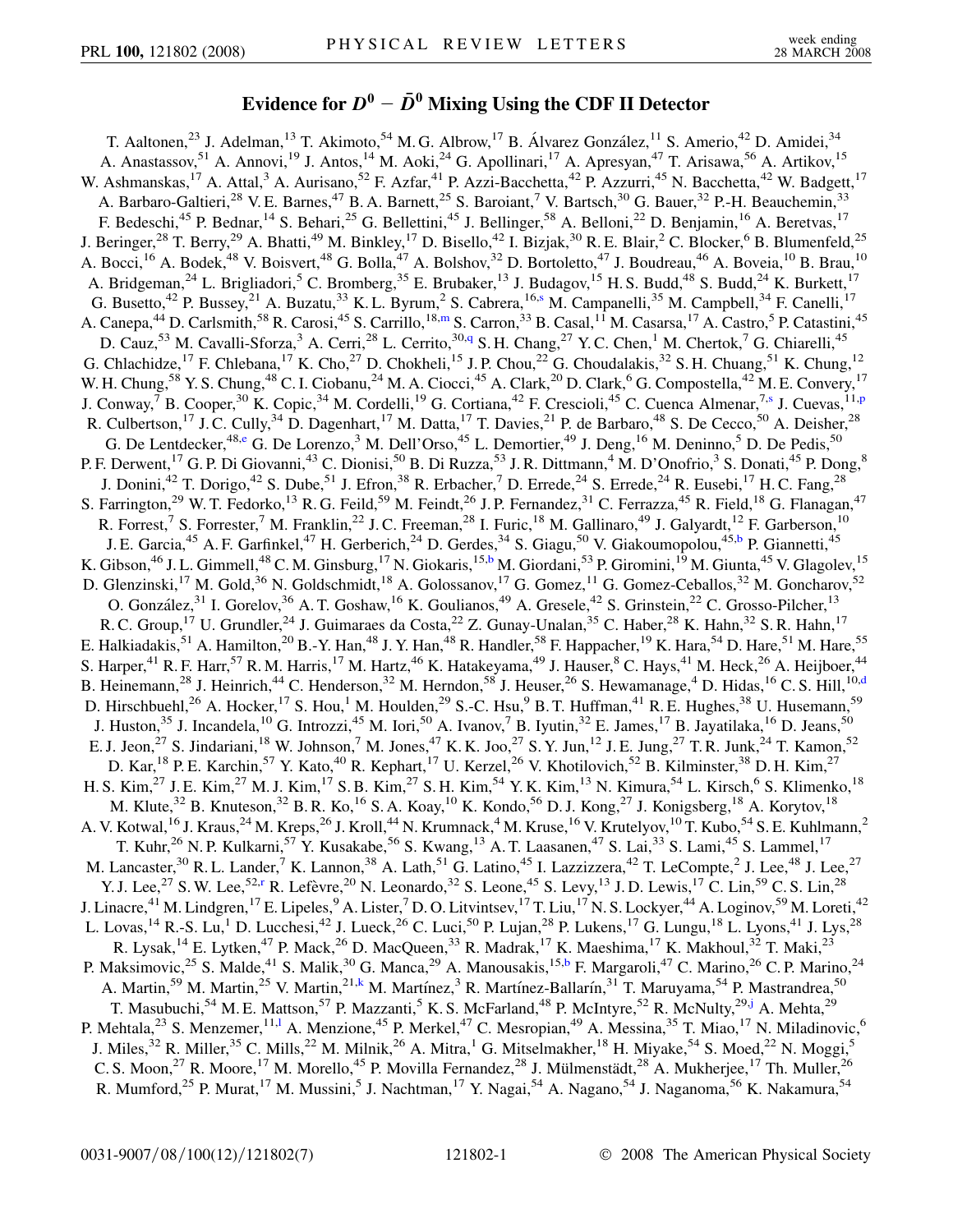<span id="page-3-7"></span><span id="page-3-5"></span><span id="page-3-3"></span>I. Nakano,<sup>39</sup> A. Napier,<sup>55</sup> V. Necula,<sup>16</sup> C. Neu,<sup>44</sup> M. S. Neubauer,<sup>24</sup> J. Nielsen,<sup>28[,g](#page-8-11)</sup> L. Nodulman,<sup>2</sup> M. Norman,<sup>9</sup> O. Norniella,<sup>24</sup> E. Nurse,<sup>30</sup> S. H. Oh,<sup>16</sup> Y. D. Oh,<sup>27</sup> I. Oksuzian,<sup>18</sup> T. Okusawa,<sup>40</sup> R. Oldeman,<sup>29</sup> R. Orava,<sup>23</sup> K. Osterberg,<sup>23</sup> S. Pagan Griso,<sup>42</sup> C. Pagliarone,<sup>45</sup> E. Palencia,<sup>17</sup> V. Papadimitriou,<sup>17</sup> A. Papaikonomou,<sup>26</sup> A. A. Paramonov,<sup>13</sup> B. Parks,<sup>38</sup> S. Pashapour,<sup>33</sup> J. Patrick,<sup>17</sup> G. Pauletta,<sup>53</sup> M. Paulini,<sup>12</sup> C. Paus,<sup>32</sup> D. E. Pellett,<sup>7</sup> A. Penzo,<sup>53</sup> T. J. Phillips,<sup>16</sup> G. Piacentino,<sup>45</sup> J. Piedra,<sup>43</sup> L. Pinera,<sup>18</sup> K. Pitts,<sup>24</sup> C. Plager,<sup>8</sup> L. Pondrom,<sup>58</sup> X. Portell,<sup>3</sup> O. Poukhov,<sup>15</sup> N. Pounder,<sup>41</sup> F. Prakoshyn,<sup>15</sup> A. Pronko,<sup>17</sup> J. Proudfoot,<sup>2</sup> F. Ptohos,<sup>17[,i](#page-8-12)</sup> G. Punzi,<sup>45</sup> J. Pursley,<sup>58</sup> J. Rademacker,<sup>41[,d](#page-8-6)</sup> A. Rahaman,<sup>46</sup> V. Ramakrishnan,<sup>58</sup> N. Ranjan,<sup>47</sup> I. Redondo,<sup>31</sup> B. Reisert,<sup>17</sup> V. Rekovic,<sup>36</sup> P. Renton,<sup>41</sup> M. Rescigno,<sup>50</sup> S. Richter,<sup>26</sup> F. Rimondi,<sup>5</sup> L. Ristori,<sup>45</sup> A. Robson,<sup>21</sup> T. Rodrigo,<sup>11</sup> E. Rogers,<sup>24</sup> S. Rolli,<sup>55</sup> R. Roser,<sup>17</sup> M. Rossi,<sup>53</sup> R. Rossin,<sup>10</sup> P. Roy,<sup>33</sup> A. Ruiz,<sup>11</sup> J. Russ,<sup>12</sup> V. Rusu,<sup>17</sup> H. Saarikko,<sup>23</sup> A. Safonov,<sup>52</sup> W. K. Sakumoto,<sup>48</sup> G. Salamanna,<sup>50</sup> O. Saltó,<sup>3</sup> L. Santi,<sup>53</sup> S. Sarkar,<sup>50</sup> L. Sartori,<sup>45</sup> K. Sato,<sup>17</sup> A. Savoy-Navarro,<sup>43</sup> T. Scheidle,<sup>26</sup> P. Schlabach,<sup>17</sup> E. E. Schmidt,<sup>17</sup> M. A. Schmidt,<sup>13</sup> M. P. Schmidt,<sup>59</sup> M. Schmitt,<sup>37</sup> T. Schwarz,<sup>7</sup> L. Scodellaro,<sup>11</sup> A. L. Scott,<sup>10</sup> A. Scribano,<sup>45</sup> F. Scuri,<sup>45</sup> A. Sedov,<sup>47</sup> S. Seidel,<sup>36</sup> Y. Seiya,<sup>40</sup> A. Semenov,<sup>15</sup> L. Sexton-Kennedy,<sup>17</sup> A. Sfyria,<sup>20</sup> S. Z. Shalhout,<sup>57</sup> M. D. Shapiro,<sup>28</sup> T. Shears,<sup>29</sup> P. F. Shepard,<sup>46</sup> D. Sherman,<sup>22</sup> M. Shimojima,<sup>54[,o](#page-8-13)</sup> M. Shochet,<sup>13</sup> Y. Shon,<sup>58</sup> I. Shreyber,<sup>20</sup> A. Sidoti,<sup>45</sup> P. Sinervo,<sup>33</sup> A. Sisakyan,<sup>15</sup> A. J. Slaughter,<sup>17</sup> J. Slaunwhite,<sup>38</sup> K. Sliwa,<sup>55</sup> J. R. Smith,<sup>7</sup> F. D. Snider,<sup>17</sup> R. Snihur,<sup>33</sup> M. Soderberg,<sup>34</sup> A. Soha,<sup>7</sup> S. Somalwar,<sup>51</sup> V. Sorin,<sup>35</sup> J. Spalding,<sup>17</sup> F. Spinella,<sup>45</sup> T. Spreitzer,<sup>33</sup> P. Squillacioti,<sup>45</sup> M. Stanitzki,<sup>59</sup> R. St. Denis,  $^{21}$  B. Stelzer,  $^8$  O. Stelzer-Chilton,  $^{41}$  D. Stentz,  $^{37}$  J. Strologas,  $^{36}$  D. Stuart,  $^{10}$  J. S. Suh,  $^{27}$  A. Sukhanov,  $^{18}$ H. Sun,<sup>55</sup> I. Suslov,<sup>15</sup> T. Suzuki,<sup>54</sup> A. Ta[f](#page-8-14)fard,<sup>24,f</sup> R. Takashima,<sup>39</sup> Y. Takeuchi,<sup>54</sup> R. Tanaka,<sup>39</sup> M. Tecchio,<sup>34</sup> P. K. Teng,<sup>1</sup> K. Terashi,<sup>49</sup> J. Thom,<sup>17[,h](#page-8-15)</sup> A. S. Thompson,<sup>21</sup> G. A. Thompson,<sup>24</sup> E. Thomson,<sup>44</sup> P. Tipton,<sup>59</sup> V. Tiwari,<sup>12</sup> S. Tkaczyk,<sup>17</sup> D. Toback,<sup>52</sup> S. Tokar,<sup>14</sup> K. Tollefson,<sup>35</sup> T. Tomura,<sup>54</sup> D. Tonelli,<sup>17</sup> S. Torre,<sup>19</sup> D. Torretta,<sup>17</sup> S. Tourneur,<sup>43</sup> W. Trischuk,<sup>33</sup> Y. Tu,<sup>44</sup> N. Turini,<sup>45</sup> F. Ukegawa,<sup>54</sup> S. Uozumi,<sup>54</sup> S. Vallecorsa,<sup>20</sup> N. van Remortel,<sup>23</sup> A. Varganov,<sup>34</sup> E. Vataga,<sup>36</sup> F. Vázquez,  $^{18,m}$  $^{18,m}$  $^{18,m}$  G. Velev,  $^{17}$  C. Vellidis,  $^{45,b}$  $^{45,b}$  $^{45,b}$  V. Veszpremi,  $^{47}$  M. Vidal,  $^{31}$  R. Vidal,  $^{17}$  I. Vila,  $^{11}$  R. Vilar,  $^{11}$  T. Vine,  $^{30}$ M. Vogel,<sup>36</sup> I. Volobouev,<sup>28,[r](#page-8-7)</sup> G. Volpi,<sup>45</sup> F. Würthwein,<sup>9</sup> P. Wagner,<sup>44</sup> R. G. Wagner,<sup>2</sup> R. L. Wagner,<sup>17</sup> J. Wagner-Kuhr,<sup>26</sup> W. Wagner,<sup>26</sup> T. Wakisaka,<sup>40</sup> R. Wallny,<sup>8</sup> S. M. Wang,<sup>1</sup> A. Warburton,<sup>33</sup> D. Waters,<sup>30</sup> M. Weinberger,<sup>52</sup> W. C. Wester III,<sup>17</sup> B. Whitehouse,<sup>55</sup> D. Whiteson,<sup>44,[f](#page-8-14)</sup> A. B. Wicklund,<sup>2</sup> E. Wicklund,<sup>17</sup> G. Williams,<sup>33</sup> H. H. Williams,<sup>44</sup> P. Wilson,<sup>17</sup> B. L. Winer,<sup>38</sup> P. Wittich,<sup>17[,h](#page-8-15)</sup> S. Wolbers,<sup>17</sup> C. Wolfe,<sup>13</sup> T. Wright,<sup>34</sup> X. Wu,<sup>20</sup> S. M. Wynne,<sup>29</sup> A. Yagil,<sup>9</sup> K. Yamamoto,<sup>40</sup> J. Yamaoka,<sup>51</sup> T. Yamashita,<sup>39</sup> C. Ya[n](#page-8-16)g,<sup>59</sup> U.K. Yang,<sup>13,n</sup> Y.C. Yang,<sup>27</sup> W.M. Yao,<sup>28</sup> G.P. Yeh,<sup>17</sup> J. Yoh,<sup>17</sup> K. Yorita,<sup>13</sup> T. Yoshida,<sup>40</sup> G. B. Yu,<sup>48</sup> I. Yu,<sup>27</sup> S. S. Yu,<sup>17</sup> J. C. Yun,<sup>17</sup> L. Zanello,<sup>50</sup> A. Zanetti,<sup>53</sup> I. Zaw,<sup>22</sup> X. Zhang,<sup>24</sup>

Y. Zheng,  $8, c$  $8, c$  and S. Zucchelli<sup>5</sup>

#### (CDF Coll[a](#page-8-18)boration)<sup>a</sup>

<sup>1</sup>*Institute of Physics, Academia Sinica, Taipei, Taiwan 11529, Republic of China*<br><sup>2</sup><sup>4</sup> *League Mational Laboratory, Argonna Illinois 60430, USA* 

*Argonne National Laboratory, Argonne, Illinois 60439, USA* <sup>3</sup>

<span id="page-3-6"></span><span id="page-3-4"></span><span id="page-3-2"></span><span id="page-3-1"></span><span id="page-3-0"></span>*Institut de Fisica d'Altes Energies, Universitat Autonoma de Barcelona, E-08193, Bellaterra (Barcelona), Spain* <sup>4</sup>

<sup>4</sup>Baylor University, Waco, Texas 76798, USA<br><sup>5</sup> Istitute Nazionale di Fisica Nucleare, University of Bologna, La

*Istituto Nazionale di Fisica Nucleare, University of Bologna, I-40127 Bologna, Italy* <sup>6</sup>

*Brandeis University, Waltham, Massachusetts 02254, USA* <sup>7</sup>

*University of California, Davis, Davis, California 95616, USA* <sup>8</sup>

*University of California, Los Angeles, Los Angeles, California 90024, USA* <sup>9</sup>

<sup>9</sup>University of California, San Diego, La Jolla, California 92093, USA<br><sup>10</sup>University of California, Santa Barbara, Santa Barbara, California 93106, USA<br><sup>11</sup>Instituto de Fisica de Cantabria, CSIC-University of Cantabria,

*FIN-00014, Helsinki, Finland*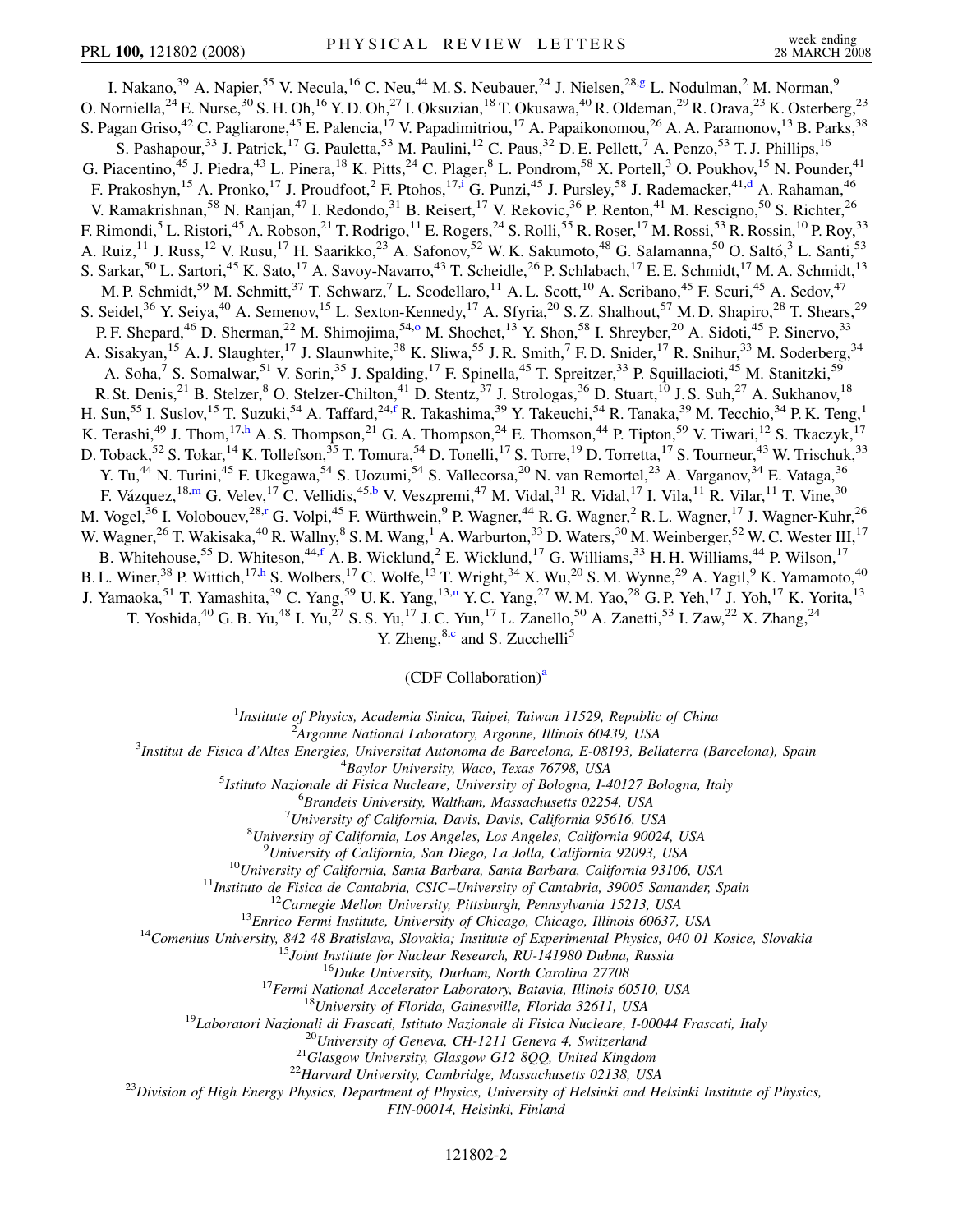<sup>24</sup>University of Illinois, Urbana, Illinois 61801, USA<br><sup>25</sup>The Johns Hopkins University, Baltimore, Maryland 21218, USA<br><sup>26</sup>Institut für Experimentelle Kernphysik, Universität Karlsruhe, 76128 Karlsruhe, Germany<br><sup>27</sup>Cent

*Seoul National University, Seoul 151-742, Korea;*

*Sungkyunkwan University, Suwon 440-746, Korea;*

*Korea Institute of Science and Technology Information, Daejeon, 305-806, Korea;*

Chonnam National University, Gwangju, 500-757, Korea<br><sup>28</sup>Ernest Orlando Lawrence Berkeley National Laboratory, Berkeley, California 94720, USA<br><sup>29</sup>University of Liverpool, Liverpool L69 7ZE, United Kingdom<br><sup>30</sup>University

<sup>33</sup>Institute of Particle Physics: McGill University, Montréal, Canada H3A 2T8;

and University of Toronto, Toronto, Canada M5S 1A7<br><sup>34</sup>University of Michigan, Ann Arbor, Michigan 48109, USA<br><sup>35</sup>Michigan State University, East Lansing, Michigan 48824, USA<br><sup>36</sup>University of New Mexico, Albuquerque, New

<sup>41</sup>University of Oxford, Oxford OX1 3RH, United Kingdom<br><sup>42</sup>University of Padova, Istituto Nazionale di Fisica Nucleare, Sezione di Padova-Trento, I-35131 Padova, Italy<br><sup>43</sup>LPNHE, Universite Pierre et Marie Curie/IN2P3-C

<sup>47</sup>Purdue University, West Lafayette, Indiana 47907, USA<br><sup>48</sup>University of Rochester, Rochester, New York 14627, USA<br><sup>48</sup>University of Rochester, Rochester, New York 14627, USA<br><sup>50</sup>Ustituto Nazionale di Fisica Nucleare,

<sup>59</sup>*Yale University, New Haven, Connecticut 06520, USA*

(Received 11 December 2007; published 27 March 2008)

We measure the time dependence of the ratio of decay rates for the rare decay  $D^0 \rightarrow K^+ \pi^-$  to the Cabibbo-favored decay  $D^0 \to K^-\pi^+$ . A signal of  $12.7 \times 10^3$   $D^0 \to K^+\pi^-$  decays was obtained using the Collider Detector at Fermilab II detector at the Fermilab Tevatron with an integrated luminosity of 1.5 fb<sup>-1</sup>. We measure the  $D^0 - \bar{D}^0$  mixing parameters  $(R_D, y', x'^2)$ , and find that the data are inconsistent with the no-mixing hypothesis with a probability equivalent to 3.8 Gaussian standard deviations.

DOI: [10.1103/PhysRevLett.100.121802](http://dx.doi.org/10.1103/PhysRevLett.100.121802) PACS numbers: 13.20.Fc, 13.25.Ft, 14.40.Lb

Since the discovery of the charm quark in 1974 [[1](#page-8-19),[2\]](#page-8-20), physicists have been searching for the oscillation of neutral charm mesons between particle and antiparticle states. Such behavior is referred to as ''mixing,'' as first explained in 1955 [\[3\]](#page-8-21) for the  $K^0$  meson in terms of quantummechanical mixed states. Mixing was next studied for *B*<sup>0</sup> mesons in 1987 [\[4,](#page-8-22)[5](#page-8-23)]. The years 2006 and 2007 have seen landmark new results on mixing: first time-dependent observation of  $B_s$  mixing from the CDF experiment  $[6]$  $[6]$  $[6]$  and evidence for  $D^0$  mixing from the *BABAR* [[7\]](#page-8-25) and Belle [\[8\]](#page-8-26) experiments.

The recent evidence for  $D^0$  mixing comes from two different types of measurements. The Belle Collaboration found direct evidence for a longer and shorter lived  $D^0$ meson, in analogy to the well-known case for  $K^0$  mesons. They found significantly different decay time distributions for  $D^0$  decays to the *CP* eigenstates  $K^+K^-$  and  $\pi^+\pi^$ compared to that for the *CP*-mixed state  $K^-\pi^+$ . (In this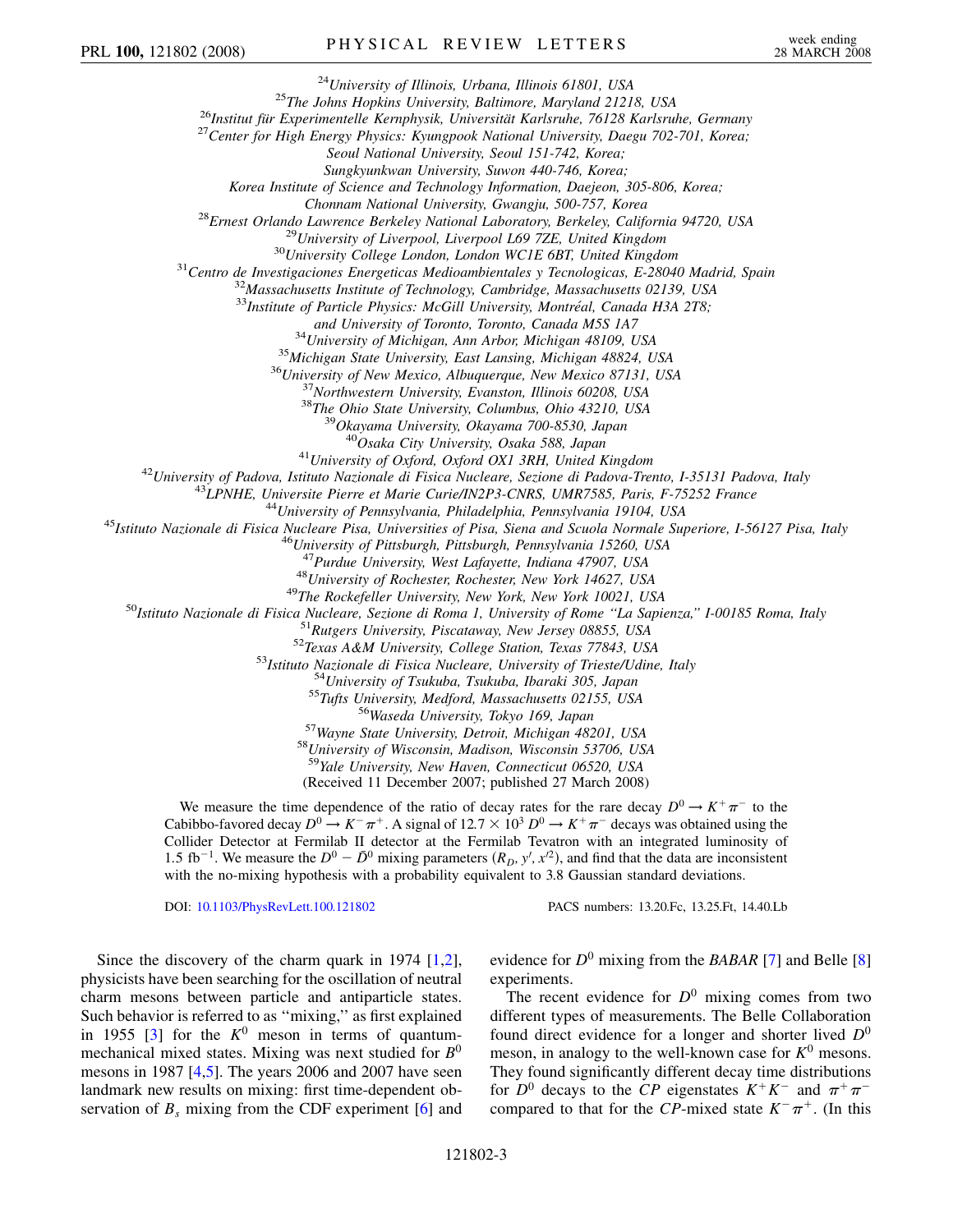Letter, reference to a specific decay chain implicitly includes the charge-conjugate decay.) No other experiment has confirmed the evidence for lifetime differences among these decays  $[9]$  $[9]$  $[9]$ . The evidence for  $D^0$  mixing found in the *BABAR* experiment is a difference in decay time distribution for  $D^0 \to K^+ \pi^-$  compared to that for the Cabibbofavored (CF) decay  $D^0 \to K^- \pi^+$ . This same measurement was made in the Belle experiment [[10](#page-8-28)], but evidence for mixing was not seen. In this Letter, we present a new measurement of the same  $D^0$  mixing process as used by *BABAR* for their evidence.

In the standard model, the decay  $D^0 \to K^+ \pi^-$  proceeds through a doubly Cabibbo-suppressed (DCS) ''tree'' diagram, and may also result from a mixing process ( $D^0 \leftrightarrow$  $\overline{D}^{0}$ ), if it exists, followed by a CF decay  $(D^{0} \rightarrow K^{+} \pi^{-})$ . The DCS decay rate depends on Cabibbo-Kobayashi-Maskawa quark-mixing matrix elements and on the magnitude of  $SU(3)$  flavor symmetry violation [\[11\]](#page-8-29). Mixing may occur through two distinct types of second-order weak processes. In ''long-range'' mixing, the *D*<sup>0</sup> evolves into a virtual hadronic state such as  $\pi^+\pi^-$ , which subsequently evolves to a  $\bar{D}^0$ . The amplitude for long-range mixing has been estimated using strong interaction models [\[12\]](#page-8-30), but has not been determined using a QCD calculation from first principles. ''Short-range'' processes [\[13\]](#page-8-31) have a ''box'' or "penguin" topology, and are negligible in the standard model. However, exotic weakly interacting particles could enhance the short-range mixing and provide a signature of new physics  $[14–16]$  $[14–16]$  $[14–16]$  $[14–16]$ .

The ratio *R* of  $D^0 \to K^+ \pi^-$  to  $D^0 \to K^- \pi^+$  decay rates can be approximated [\[17](#page-8-34)[,18\]](#page-8-35) as a simple quadratic function of  $t/\tau$ , where *t* is the proper decay time and  $\tau$  is the mean *D*<sup>0</sup> lifetime. This form is valid assuming *CP* conservation and small values for the parameters  $x = \Delta M/\Gamma$  and  $y =$  $\Delta\Gamma/2\Gamma$ , where  $\Delta M$  is the mass difference between the  $D^0$ meson weak eigenstates,  $\Delta\Gamma$  is the decay width difference, and  $\Gamma$  is the average decay width of the eigenstates. Under the assumptions stated above,

<span id="page-5-0"></span>
$$
R(t/\tau) = R_D + \sqrt{R_D}y'(t/\tau) + \frac{x'^2 + y'^2}{4}(t/\tau)^2, \qquad (1)
$$

where  $R_D$  is the squared modulus of the ratio of DCS to CF amplitudes,  $x' = x \cos \delta + y \sin \delta$ ,  $y' = -x \sin \delta + y \cos \delta$ , and  $\delta$  is the strong interaction phase difference between the DCS and CF amplitudes. In the absence of mixing,  $x' =$  $y' = 0$  and  $R(t/\tau) = R_D$ .

Our measurement uses data collected by the CDF II detector at the Fermilab Tevatron collider, from February 2002 to January 2007, corresponding to an integrated 2002 to January 2007, corresponding to an integrated<br>luminosity of  $\approx 1.5$  fb<sup>-1</sup> for  $p\bar{p}$  collisions at  $\sqrt{s} =$ 1*:*96 TeV. CDF II [[19](#page-8-36)] is a multipurpose detector with a magnetic spectrometer surrounded by a calorimeter and a muon detector. The detector components pertinent to this analysis are the silicon microstrip vertex detector, the multiwire drift chamber (COT), and the 1.4 T magnet, which together measure the trajectories and momenta of charged particles. The COT measures ionization energy loss for a charged particle, which is used for particle identification (PID).

Events are selected in real time with a trigger system developed for a broad class of heavy flavor decays. The trigger requirements used here are the same as those described for our previous measurement of the timeintegrated value of  $R$  [\[20\]](#page-8-37), which used a smaller data sample. The trigger selects events with a pair of oppositely charged particles that are consistent with originating from a secondary decay vertex separated from the beam line.

In the off-line analysis, we reconstruct the ''right-sign'' (RS) CF decay chain  $D^{*+} \to \pi^+ D^0$ ,  $D^0 \to K^- \pi^+$ , and the "wrong-sign" (WS) decay chain  $D^{*+} \to \pi^+ D^0$ ,  $D^0 \to$  $K^+\pi^-$ . The relative charges of the pions determine whether the decay chain is RS (like charge) or WS (opposite charge). The reconstruction method is similar to that used for our previous time-independent measurement. Since the RS and WS  $D^*$  decays have the same kinematics, we use the same selection criteria (cuts) for both the RS and WS decay modes to reduce systematic uncertainties. Analysis cuts were optimized before the WS candidates were revealed.

The  $D<sup>0</sup>$  candidate reconstruction starts with a pair of tracks from oppositely charged particles that satisfy the trigger requirements. The tracks are considered with both  $K^-\pi^+$  and  $\pi^-K^+$  interpretations. A third "tagging" track, required to have  $p_T \geq 0.3 \text{ GeV}/c$ , is used to form a  $D^*$ candidate when considered as a pion and combined with the  $D^0$  candidate.

We apply two cuts to the WS signal to reduce the background from RS decays where the  $D^0$  decay tracks are misidentified because the kaon and pion assignments are mistakenly interchanged. As determined from the data,  $96.4\%$  of  $D^0$  decays with correct mass assignment are reconstructed with  $K\pi$  invariant mass  $m_{K\pi}$  within 20 MeV/ $c^2$  of the  $D^0$  mass. The  $m_{K\pi}$  distribution for misidentified  $D^0$  decays is much broader, and has only 22% of the events within the same mass range. We remove WS candidates that have a RS mass within that range. This cut excludes 96.4% of RS decays and retains 78% of the WS signal. We also impose a cut based on PID, which is used to distinguish pions from kaons for all three tracks in the decay chain. This cut, described in Ref. [\[20\]](#page-8-37), further helps to reject misidentified decays.

We use a series of cuts based on the decay topology of signal events in which a  $D^*$  and its tagging pion are produced at the primary vertex, and the  $D<sup>0</sup>$  travels a measurable distance before decay. The cuts reduce background from combinations with one or more tracks not from the  $D^*$  decay. We require the transverse decay length significance  $L_{xy}/\sigma_{xy}$  to be greater than 4, where  $L_{xy}$  $\vec{r} \cdot \vec{p}_T/p_T$ ,  $\vec{r}$  is the distance between the primary and  $D^0$ decay vertices,  $\vec{p}_T$  is the transverse component of the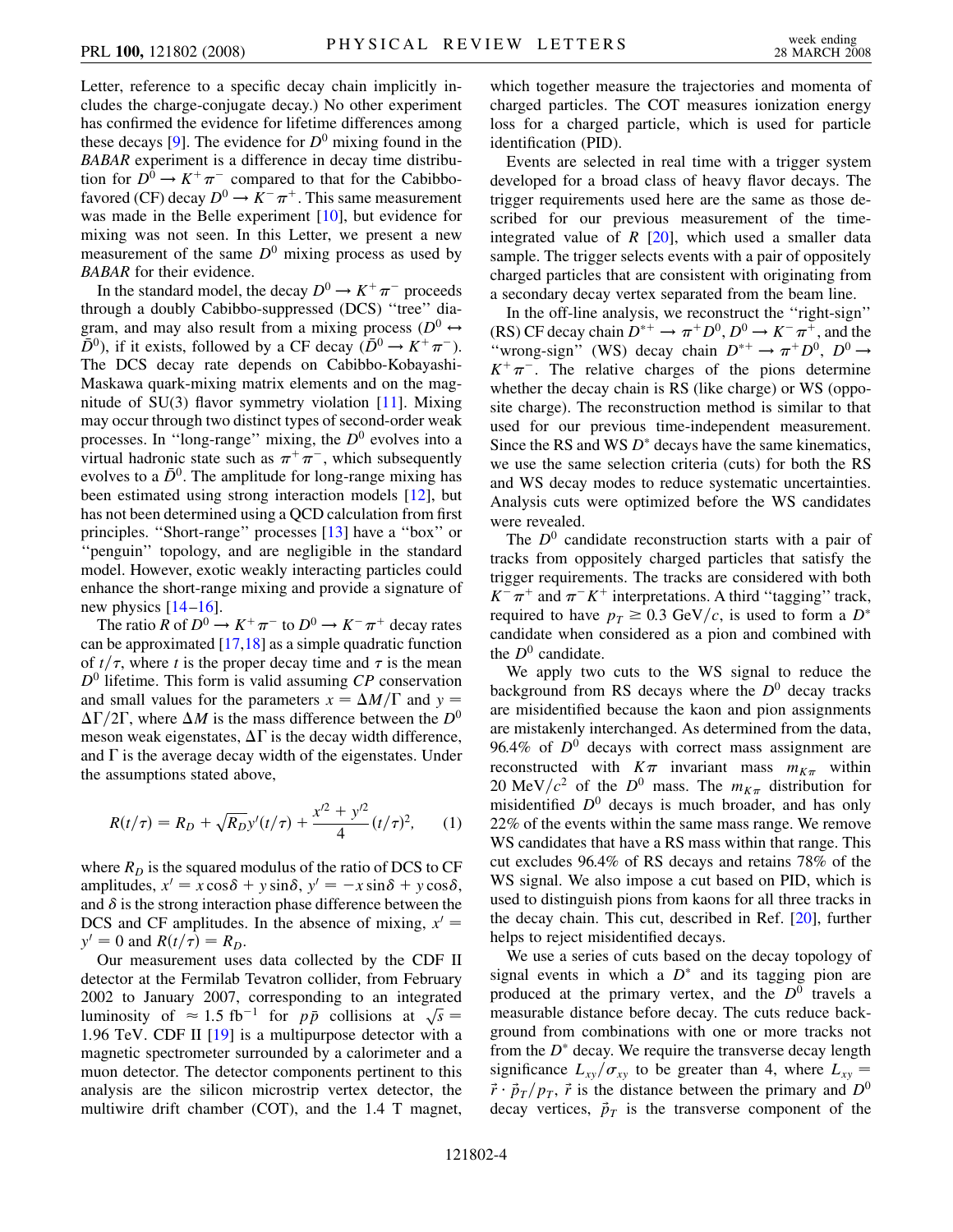<span id="page-6-0"></span>

FIG. 1. (left) Time-integrated distribution for "wrong-sign"  $D^0 \to K^+\pi^-$  signal yield as a function of  $\Delta m$ . Also shown is the result of a least-squares fit using an empirical function for the signal (dark shaded region) and a power law for the background (light shaded region). (right) Distribution of transverse impact parameter  $d_0$  for  $D^0$  mesons with  $5 < t/\tau < 6$  for "right-sign"  $D^*$  mesons. The result of a binned maximum likelihood fit shows the narrow peak due to promptly produced  $D^*$  mesons (dark shaded) and the broad distribution due to nonprompt  $D^*$  mesons from *B* decay (light shaded).

momentum of the  $D^0$  candidate with respect to the beam line, and  $\sigma_{xy}$  is the uncertainty on  $L_{xy}$ . The tagging pion track must have  $d_0 < 500 \mu$ m, where the transverse impact parameter  $d_0$  is the distance of closest approach between a track and the primary vertex in the plane transverse to the beam line. The tagging pion must also have a point of closest approach to the primary vertex less than 1.5 cm along the beam line.

The ratio  $t/\tau$  is determined for each  $D^0$  candidate by  $t/\tau = m_{D^0} L_{xy}/(p_T \tau)$ , where  $m_{D^0} = 1.8648 \text{ GeV}/c^2$  and  $\tau = 410.1$  fs are the world average values for the  $D^0$ invariant mass and lifetime, respectively [[21\]](#page-8-38). To study  $R(t/\tau)$ , we divide the data into 20 bins of  $t/\tau$  ranging from 0.75 to 10.0, choosing bins of increasing size from 0.25 to 2.0 to reduce statistical uncertainty at larger times. The bin sizes are larger than the  $t/\tau$  resolution of  $\approx 0.16$ .

After RS and WS candidates are separately divided into  $t/\tau$  bins, they are further divided into bins of mass difference  $\Delta m \equiv m_{K\pi\pi} - m_{K\pi} - m_{\pi}$ . For each  $\Delta m$  bin, we perform a binned maximum likelihood fit of the corresponding  $m_{K\pi}$  distribution to determine the  $D^0$  signal yield. The distribution of  $D^0$  signal yield versus  $\Delta m$  is fit using a least-squares method to get the  $D^*$  signal for each time bin. The  $D^*$  fit procedure is illustrated by the timeintegrated WS  $\Delta m$  distribution shown in Fig. [1](#page-6-0) (left).

The signal shapes for the  $m_{K_{\pi}}$  and  $\Delta m$  distributions are fixed from the RS time-integrated fits. For each  $m_{K_{\pi}}$ distribution, a parabola with floating parameters is used

<span id="page-6-1"></span>

FIG. 2. (left) Ratio of prompt *D*<sup>\*</sup> "wrong-sign" to "right-sign" decays as a function of normalized proper decay time. The dashed curve is from a least-squares parabolic fit, which determines the parameters  $R_D$ ,  $y'$ , and  $x'^2$ . The dotted line is the fit assuming no mixing. (right) Bayesian probability contours in the  $x^2 - y'$  parameter space corresponding to one through four equivalent Gaussian standard deviations. The closed circle shows the unconstrained fit values for the mixing parameters. The open diamond shows the values from the physically allowed fit ( $x^{2} \ge 0$ ). The cross shows the no-mixing point.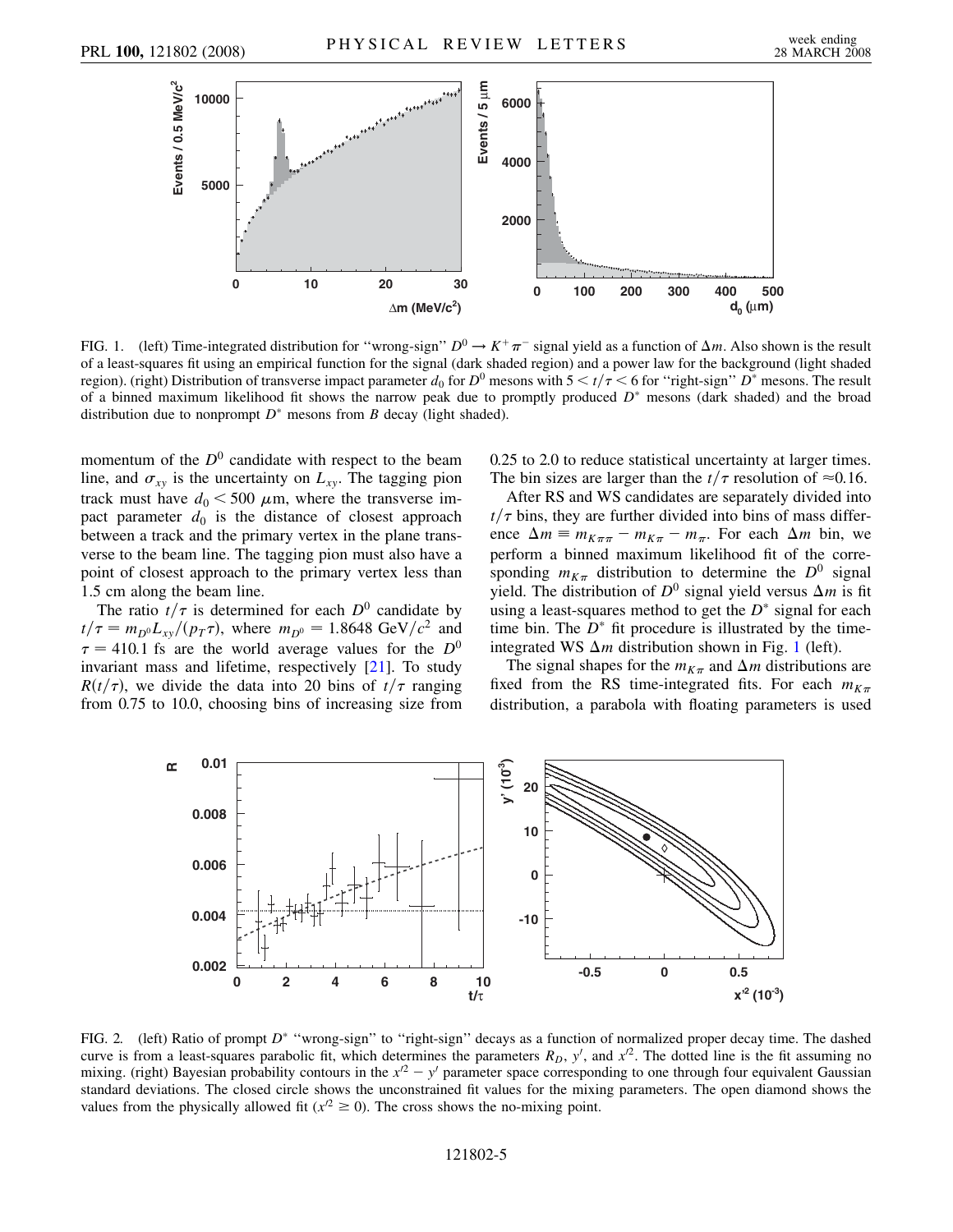to fit the background. The background shapes for all the  $\Delta m$  WS (RS) distributions are fixed to the shape determined for the time-integrated WS (RS) distribution. The amplitudes of the signal and background shapes are determined independently for all  $m_{K_{\pi}}$  and  $\Delta m$  fits. The RS distributions have similar amounts of background as the WS distributions, but the RS signal is about 250 times larger.

The  $D^*$  mesons that originate from beauty hadron  $(B)$ decays must be treated as background to avoid the complication of measuring the  $D^0$  decay length from the *B* decay point instead of the primary vertex. The  $D^*$  mesons produced promptly at the primary vertex have a narrow  $d_0$ distribution for their daughter  $D^0$  mesons, with a shape independent of  $t/\tau$ . The background from nonprompt  $D^*$ mesons from the decay chain  $B \to D^* \to D^0$  have a broad  $d_0$  distribution, due to the decay length of the *B* hadrons. The width of the broad distribution increases with increasing  $t/\tau$ . An example  $d_0$  distribution is shown in Fig. [1](#page-6-0) (right). The shapes of the prompt and broad distributions are determined from RS data. The WS shapes are the same as the RS shapes. For each of the 20  $t/\tau$  bins, the prompt WS (RS) signal is determined from the number of WS (RS)  $D^*$  mesons and the shapes of the  $d_0$  distributions. The ratio of nonprompt to prompt signal is  $\approx 0.02$  at  $t/\tau = 2$  and increases with increasing  $t/\tau$  due to the faster exponential falloff with  $t/\tau$  for  $D^0$  compared to *B*. At  $t/\tau = 7$ , the ratio is  $\approx$  1.

The time-integrated prompt  $D^*$  signals are  $(12.7 \pm$  $(0.3) \times 10^3$  WS events and  $(3.044 \pm 0.002) \times 10^6$  RS events. The ratios of prompt WS to RS signal for the 20  $t/\tau$  bins are shown in Fig. [2](#page-6-1) (left). The uncertainties for each bin include statistical and systematic contributions. The significant systematic uncertainties are due to the background shapes for the  $m_{K_{\pi}}$ ,  $\Delta m$ , and  $d_0$  distributions, which are described by parameters that are allowed to vary in the fitting procedure. We used simulation to confirm that our choice of decay time bins does not systematically affect the result. The detector acceptances for RS and WS decays are nearly identical, and their difference contributes a negligible systematic uncertainty in the ratio *R*. The bins at small and large  $t/\tau$  with larger uncertainties are due to smaller numbers of signal events, due to the trigger turn-on and exponential decay rate, respectively.

A least-squares parabolic fit of the data in Fig. [2](#page-6-1) (left) to Eq. ([1\)](#page-5-0) determines the values and uncertainties for the parameters  $R_D$ ,  $y'$ , and  $x'^2$ , which are listed in Table [I](#page-7-0). Since the value of  $x^{2}$  is unphysical (less than zero), but consistent with zero, we also fit the data with the constraint  $x^{2} = 0$ . The values of  $R_D$  and  $y'$  are consistent with and without the constraint. The values and precision of the parameters measured by CDF are comparable to those from the best previous measurements, as shown in Table [II](#page-8-39).

To determine the consistency of our data with the nomixing hypothesis, we compute Bayesian contours containing the region with the highest posterior probability. The probability density is calculated as the product of a likelihood  $\mathcal L$  and a prior, divided by a normalization factor. The likelihood is  $\mathcal{L} = \exp(-\chi^2/2)$ , where  $\chi^2$  is computed from the data in Fig. [2](#page-6-1) (left) for a particular set of fit parameters. A flat prior is used for all three parameters, and  $R<sub>D</sub>$  is treated as a Bayesian nuisance parameter. The contours are insensitive to modest changes in the prior. The contours in the  $x^{2}-y^{2}$  $x^{2}-y^{2}$  $x^{2}-y^{2}$  plane are shown in Fig. 2 (right). The no-mixing point lies on the contour, which excludes a region containing a probability of  $1.5 \times 10^{-4}$ , equivalent to 3.8 Gaussian standard deviations. We also computed contours with the constraint  $x^{2} \ge 0$  and find a probability for no-mixing consistent with the value obtained without the constraint.

We tried alternate procedures to determine the probability for no mixing. We fit the data in Fig. [2](#page-6-1) (left) with the constraint  $y' = x'^2 = 0$ , with results as given in Table [I](#page-7-0). The change in log likelihood  $(-2\Delta \ln \mathcal{L})$  between the unconstrained and no-mixing fits has an approximately chisquare distribution for 2 degrees of freedom. From Table [I](#page-7-0),  $-2\Delta \ln \mathcal{L} = 17.6$ , which corresponds to a probability of  $1.6 \times 10^{-4}$ . We also made a frequentist check using ensembles of simulated  $R(t/\tau)$  measurements without mixing. The probability for a simulation to have a value of  $-2\Delta \ln \mathcal{L} \ge 17.6$  is  $1.3 \times 10^{-4}$ . The probabilities from both of these checks are consistent with that obtained using Bayesian contours.

In conclusion, our data show evidence for  $D^0 - \bar{D}^0$ mixing in the  $K^+\pi^-$  channel, providing the first confirmation of the evidence in this channel from the *BABAR* experiment. The mixing could be due to standard model long-range intermediate states or due to new physics. Improved reliability of standard model calculations and

<span id="page-7-0"></span>TABLE I. Fit results for the  $R(t/\tau)$  distribution. The uncertainties include statistical and systematic components. The correlation coefficient between  $y'$  and  $x'^2$  for the unconstrained fit is  $-0.98$ . The no-mixing fit is consistent with our previous time-independent result [\[20\]](#page-8-37).

| Fit type           | $R_D(10^{-3})$  | $y'(10^{-3})$ | $x^{2}(10^{-3})$ | $\chi^2$ /d.o.f. |
|--------------------|-----------------|---------------|------------------|------------------|
| Unconstrained      | $3.04 \pm 0.55$ | $8.5 \pm 7.6$ | $-0.12 \pm 0.35$ | 19.2/17          |
| Physically allowed | $3.22 \pm 0.23$ | $6.0 \pm 1.4$ |                  | 19.3/18          |
| No mixing          | $4.15 \pm 0.10$ |               |                  | 36.8/19          |